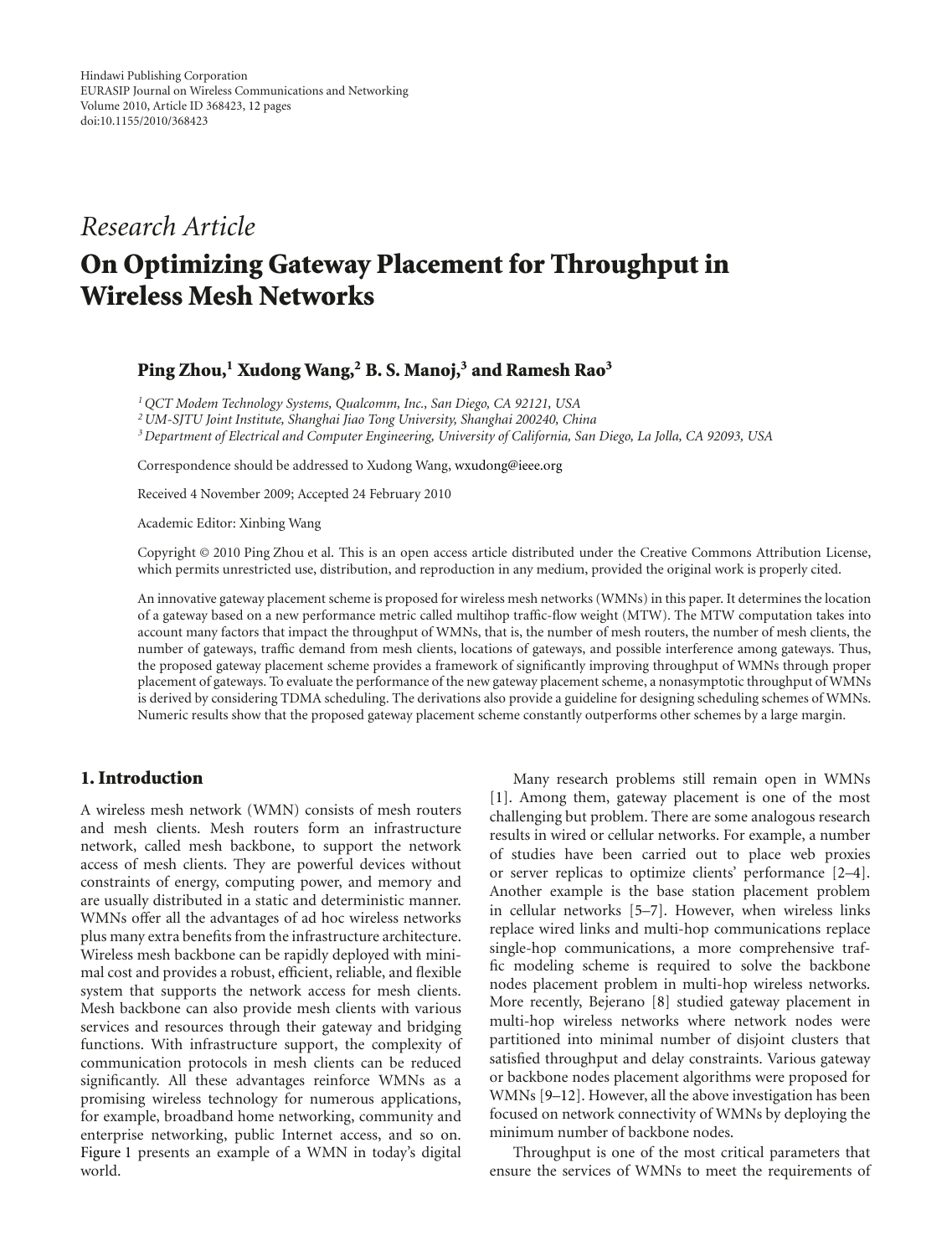

Figure 1: A typical WMN.

customers. Unlike all the above research work, in this paper, given a certain number of gateways, we aim to develop a gateway placement algorithm to significantly enhance throughput performance of WMNs. A very similar problem was addressed in [13], but in that study gateway locations are either prefixed or searched on a preselected grid in a brutalforce way. Moreover, uneven distributed traffic demand has not been studied. In our paper, optimal gateway locations can be quickly chosen by an intelligent algorithm, which applies for all the traffic distribution scenarios.

To develop a throughput-oriented gateway placement algorithm, we first derive a new performance metric called multi-hop traffic-flow weight (MTW) to take into account major factors that impact throughput of WMNs. Such factors include the number of mesh routers, mesh clients, and gateways as well as traffic demands from mesh clients, locations of gateways, and interference among gateways. Based on MTW, an iterative algorithm is proposed to determine the best location of a gateway. Each time a gateway is chosen to colocate with the mesh router that has the highest MTW.

To evaluate the performance of the MTW-based gateway placement scheme, a throughput computation model needs to be derived. However, throughput analysis of wireless networks is an extremely challenging research topic. Throughput capacity of multi-hop wireless networks has been studied in other papers. Gupta and Kumar [14, 15] derived the per-node throughput capacity for static ad hoc networks. The throughput capacity of mobile ad hoc networks was analyzed by Grossglauser and Tse [16]. The capacity of hybrid ad hoc networks was investigated in [17– 19]. All such results of throughput analysis cannot be applied to WMNs, because the network architecture of WMNs is much different from either conventional ad hoc networks

or hybrid ad hoc networks. The work of asymptotic analysis on the capacity of WMNs has been initiated in [20] where asymptotic throughput results are obtained by assuming that the size of the network goes to infinity. Since real networks always have limited size, these asymptotic results provide very limited information for practical network design. Thus, in this paper a nonasymptotic analytical model is derived to calculate the throughput of WMNs. TDMA scheduling is assumed to coordinate packet transmissions in mesh clients, mesh routers, and gateways.

Numerical results based on the throughput computation model show that the new gateway placement algorithm greatly enhances the throughput performance of WMNs. Comparison study is also carried out in this paper to compare the proposed scheme with other schemes such as random placement, regular placement, and busiest router placement. Results illustrate that our proposed gateway placement algorithm outperforms all these schemes by a large margin.

The rest of this paper is organized as follows. In Section 2, a typical WMN model is described and two throughput metrics for gateway placement are formulized. The new gateway placement algorithm is proposed in Section 3, while the throughput computation model needed by this algorithm is derived in Section 4. The numeric results are obtained in Section 5 to evaluate the performance of the proposed algorithm. This paper is concluded in Section 6.

#### **2. System Model and Problem Formulation**

*2.1. Network Topology.* A typical WMN model for Internet accessing is proposed as follows and is illustrated in Figure 2. *Nc* mesh clients are assumed to be distributed on a square  $R = [0, l]^2$ . *R* is partitioned evenly into  $(l/l_s)^2$  small cells  $R_s^j = [0, l_s]^2$  (*j* = 1 · · · (*l/l<sub>s</sub>*)<sup>2</sup>), and a mesh router is placed in the center of each cell. Let *Nr* denote the number of mesh routers, then  $N_r = (l/l_s)^2$ . In what follows, we will limit the case of interests to that where  $1 \lt N_r \leq N_c$ , that is, there are more than one mesh routers and the number of mesh routers is smaller than that of mesh clients. Mesh routers constitute a wireless mesh backbone providing a wireless infrastructure for mesh clients. In each cell, mesh clients are connected to the mesh router like a star topology; that is, no direct communication is available among mesh clients, and the mesh router works as a hub for mesh clients. Such a WMN is referred as an infrastructure WMN in [1], which is expected to be very popular in future WMN applications. Among all the mesh routers, there are  $N_g$  routers wired to Internet, working as gateways. It is obvious that  $1 \leq N_g \leq N_r$ ; that is, the number of gateways cannot exceed the number of mesh routers. We chose the square grid topologies mainly because the recent studies on the deployment issues [21] have shown that square grid topologies are more realistic in delivering the desired network performance.

Each mesh client is a data source and a data destination. All mesh clients are equivalent such that they always have the same amount of packets to send or receive during a certain time. Unlike mesh clients, mesh routers are neither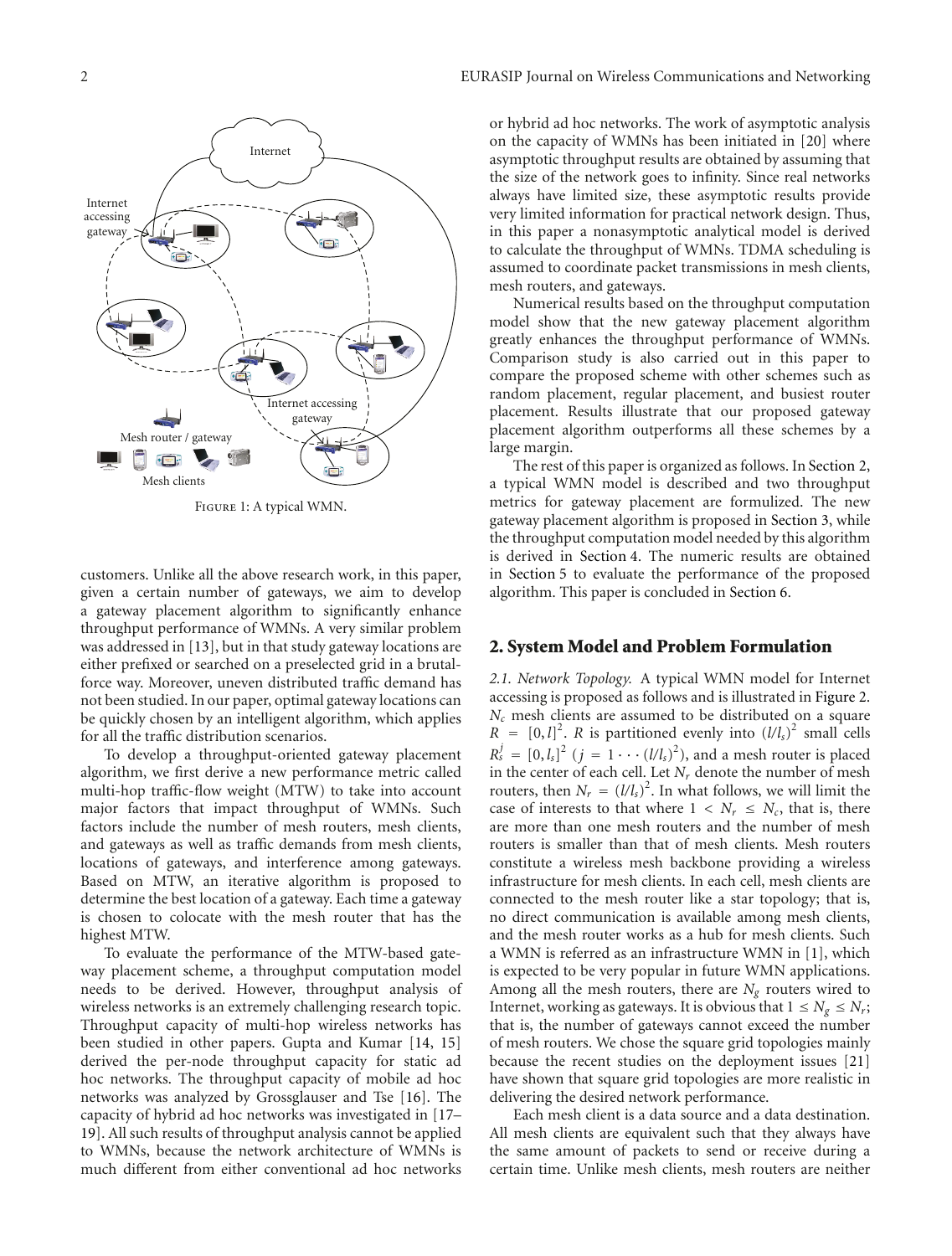

FIGURE 2: Network topology of an infrastructure WMN with gateways.

data source nor data destination; they only route and forward data for mesh clients. All traffic is assumed to go through gateways. Each mesh router is associated with its nearest gateway such that it relays packets to or from it. Assuming that the shortest path routing is applied, the nearest gateway of a mesh router is defined as the gateway that the mesh router can access to by the minimal number of hops. In the situation that a mesh router has more than one nearest gateways, the router will load its traffic to all its nearest gateways by round robin. A mesh client is said to be associated with a gateway if its connected router is associated with the gateway. Hence, traffic load of a mesh client will also be shared by all its potentially associated gateways.

In this paper the following definitions of communications will be frequently used.

- (i) *Local communications*: it is referred as the communications between a mesh router and a mesh client.
- (ii) *Backbone communications*: it is referred as the communications between two mesh routers, which includes the communications between a gateway and a mesh router.
- (iii) *Downlink communications*: it is referred as the communications from a gateway to a mesh client, in which a data packet is first relayed among mesh routers in backbone communications and is then sent by a mesh router to one of its connected mesh clients.
- (iv) *Uplink communications*: it is referred as the communications from a mesh client to a gateway, in which a data packet is sent in the exact reverse direction as described in downlink communications.

*2.2. Transmission Model.* To help elaborate the new gateway placement scheme and its throughput computation, a transmission model is specified as follows.

Each mesh router is equipped with two radio interfaces: one transmitting at *W*<sup>1</sup> bits/s for backbone communications and the other transmitting at  $W_2$  bits/s for local communications. Each mesh client transmits at  $W_2$  bits/s in local communications. We assume that  $W_1$  and  $W_2$  are orthogonal so that local communications do not interfere with backbone communications. It should be noted the two radio interfaces of a mesh router can be two physical radio interfaces or two virtual radio interfaces. In the later case, only one physical radio interface is needed for a mesh router and switching channels in time slots for backbone or local communications achieves two virtual interfaces.

Moreover, mesh routers can receive packets from only one sender at a time. The same constraint is imposed on mesh clients. Transmission and reception can occur in either time-division duplex (TDD) or frequency division duplex (FDD), depending on how the physical and MAC layers are implemented.

In either local communications or backbone communications, simultaneous transmissions are coordinated by the Protocol Model as defined in [14]; that is, if a transmission from node  $S_i$  to  $S_j$  is successful, then the following conditions must be satisfied: (1)  $|S_i - S_j| \le r_i$ ; (2) for every other transmitting node  $S_k$ ,  $|S_k - S_j| \ge (1 + \Delta)r_k$ , where  $r_i$  and  $r_k$ correspond, respectively, to the transmission range of node  $S_i$  and  $S_k$  and  $\Delta$  is a fixed positive constant that represents a guard zone in the Protocol Model.

*2.3. Throughput.* In order to evaluate the performance of gateway placement algorithms, the aggregate throughput and the worst-case per-client throughput need to be derived. In this subsection, two problems of throughput maximization are formulized, which leads to the definitions of two throughput metrics. The actual framework of computing the nonasymptotic value of these throughput metrics will be provided in Section 4.

*Problem 1. Optimal gateway placement for maximizing aggregate throughput of WMNs*, that is, in the above WMN model, given  $N_c$ ,  $N_r$ ,  $N_g$ ,  $W_1$ ,  $W_2$  and specific clients' distribution, routers' distribution, transmission, scheduling and routing protocols, *Ng* gateways are chosen among *Nr* mesh routers such that

$$
\sum_{i=1}^{N_c} \text{TH}\left(i, N_g\right) \tag{1}
$$

is maximized, where  $TH(i, N_g)$  denotes the per-client throughput of the *i*th mesh client when  $N_g$  gateways are deployed.

*Problem 2. Optimal gateway placement for maximizing the worst-case per-client throughput in the WMN*, that is, in the above WMN model, given  $N_c$ ,  $N_r$ ,  $N_g$ ,  $W_1$ ,  $W_2$  and specific clients' distribution, routers' distribution, transmission, and scheduling and routing protocols,  $N_g$  gateways are chosen among *Nr* mesh routers such that

$$
\min_{i=1}^{N_c} \text{TH}\left(i, N_g\right) \tag{2}
$$

is maximized.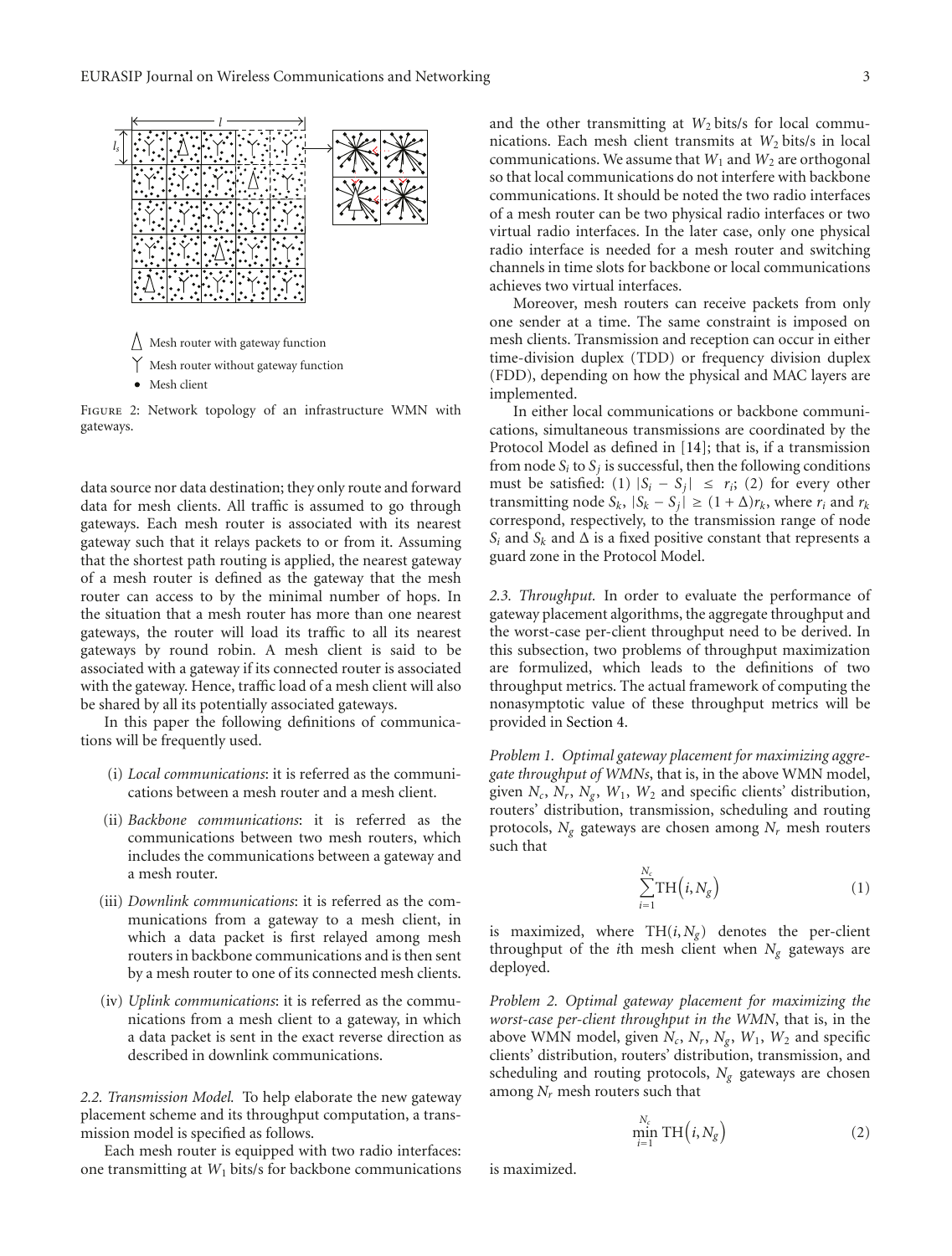#### **3. Multihop Traffic-Flow Weight Gateway Placement**

Adding new gateways can increase throughput in backbone communications by effectively reducing the average number of hops each packet needs to access to gateways and reducing the traffic load on existing gateways. However, the above benefits can dramatically diminish due to inappropriate gateway placement, since new gateways will also result in more interference to existing gateways. Therefore, the best gateway placement algorithm should not only relieve traffic load in the network but also introduce minimal interference.

In general a gateway placement scheme must be adaptive to the deployed number of gateways. A relative small number of deployed gateways mean a large number of hops that a packet needs to traverse to gateways, which results in huge traffic load. Therefore, geometry-balanced placement algorithms, for example, regular placement, may achieve fairly good results since they can effectively reduce the average number of hops. In the opposite case, when a relatively large number of gateways are planned for deployment, placing the gateways in the areas with the most traffic load may be simply the best solution.

In this section, an innovative gateway placement algorithm is proposed. It holds all the above-mentioned benefits. In the algorithm, a traffic-flow weight, denoted by MTW(*j*), is calculated iteratively on the mesh router  $R^j$ ,  $j = 1 \cdots N_r$ . Each time a new gateway will be placed on the router with the highest weight. The weight computation is adaptive to the following factors: (1) the number of mesh routers and the number of gateways, that is,  $N_r$  and  $N_g$ ; (2) traffic demands from mesh clients; (3) the location of existing gateways in the network; and (4) the interference from existing gateways. How factors (1) to (3) are captured in MTW will be discussed in Section 3.1, and the relationship between factor (4) and MTW will be discussed in Section 3.2. The MTW-based gateway placement algorithm will be explained while the MTW is derived in Sections 3.1 and 3.2.

*3.1. Adaptive Multihop Traffic-Flow Weight.* In the first step of the algorithm, a variable called *gateway radius*, denoted by  $R_{\varrho}$ , is decided.  $R_{\varrho}$  is the number of hops from a gateway to its farthest mesh router. In this paper, (1) is used to estimate  $R_{\varrho}$ :

$$
R_g = \text{round}\left(\frac{\sqrt{N_r}}{2\sqrt{N_g}}\right). \tag{3}
$$

The rationale of this estimation can be explained as follows. Considering that a square is divided equally by *Nr* cells and *Ng* cells, respectively, then drawing a horizontal line across the square will statistically meet  $\sqrt{N_r}$  cells and  $\sqrt{N_g}$  cells. For each  $N_g$ -cell, the line will cross  $\sqrt{N_r}/\sqrt{N_g}\,$   $N_r$ -cells. Therefore, if a gateway is placed in the center of each  $N_g$ -cell and a mesh router is placed in the center of each  $N_r$ -cell, we can estimate that a gateway needs  $\sqrt{N_r}/2\sqrt{N_g}$  hops to reach its farthest mesh router. It should be noted that (1) only provides an estimation, which may not be always precise for every combination of  $N_r$  and  $N_g$ .

| 12  | 6  | 10 | 8              | 5   | 159 | 202 | 215 | 210 | 162 |
|-----|----|----|----------------|-----|-----|-----|-----|-----|-----|
| 3   | 6  | 6  | 10             | 9   | 201 | 261 | 284 | 266 | 218 |
| 9   | 10 | 7  | 8              | 11  | 222 | 293 | 316 | 302 | 237 |
| 10  | 9  | 5  | 9              | 9   | 212 | 265 | 293 | 275 | 217 |
| 8   | 8  | 8  | $\overline{4}$ | 10  | 160 | 206 | 212 | 202 | 165 |
| (a) |    |    |                | (b) |     |     |     |     |     |

Figure 3: An example of multi-hop traffic-flow weight.

In the second step, local traffic demand on each mesh router, denoted by  $D(j)$ ,  $j = 1 \cdots N_r$ , is calculated. Since  $D(j)$  is actually the traffic demand from all the mesh clients connected to  $R^j$  and all mesh clients are assumed to be equivalent in our WMN model, *D*(*j*) can be represented by the number of mesh clients connected to *R<sup>j</sup>* . Figure 3(a) shows an example of *D*(*j*) when 200 mesh clients are uniformly distributed and 25 mesh routers are placed on a 5-by-5 regular grid.

In the third step, MTW( $j$ ) is calculated with  $D(j)$  and  $R_g$ as follows:

$$
MTW(j)
$$
  
=  $(R_g + 1) \times D(j)$   
+  $R_g \times$  (traffic demand on all 1 – hop neighbors of  $R^j$ )  
+  $(R_g - 1) \times$  (traffic demand on all 2 – hop neighbors of  $R^j$ )  
+  $(R_g - 2) \times$  (traffic demand on all 3 – hop neighbors of  $R^j$ )  
+  $\cdots$  (4)

With  $MTW(j)$ , the first gateway will be placed on the router with the highest weight. An example in Figure 3 shows how  $D(j)$  and  $R_g$  are combined to determine gateway placement according to MTW. In this example, there is only one gateway to be deployed, so  $N_g = 1$ . From (3), we have  $R_g = 3$ . Therefore, based on  $D(j)$  in Figure 3(a), the MTW is calculated as shown in Figure 3(b). Therefore, the gateway will be placed in the center mesh router of the WMN that has the highest MTW weight.

If more than one gateway is to be placed, two additional steps are needed. Firstly,  $D(j)$ ,  $j = 1 \cdots N_r$  will be readjusted with  $R_g$ . Assuming that the gateway is placed at  $R^j$ , the traffic demand value of  $R^j$  and all its neighbors within (*Rg* <sup>−</sup> 1) hops away will be set as 0, and the value of *R<sup>j</sup>* 's *Rg* hop neighbors will be reduced to half. In this way, another gateway is less likely to be placed in a location near the existing gateway. Secondly, interfere among gateways should be counted in the computation of MTW, as discussed in the next subsection.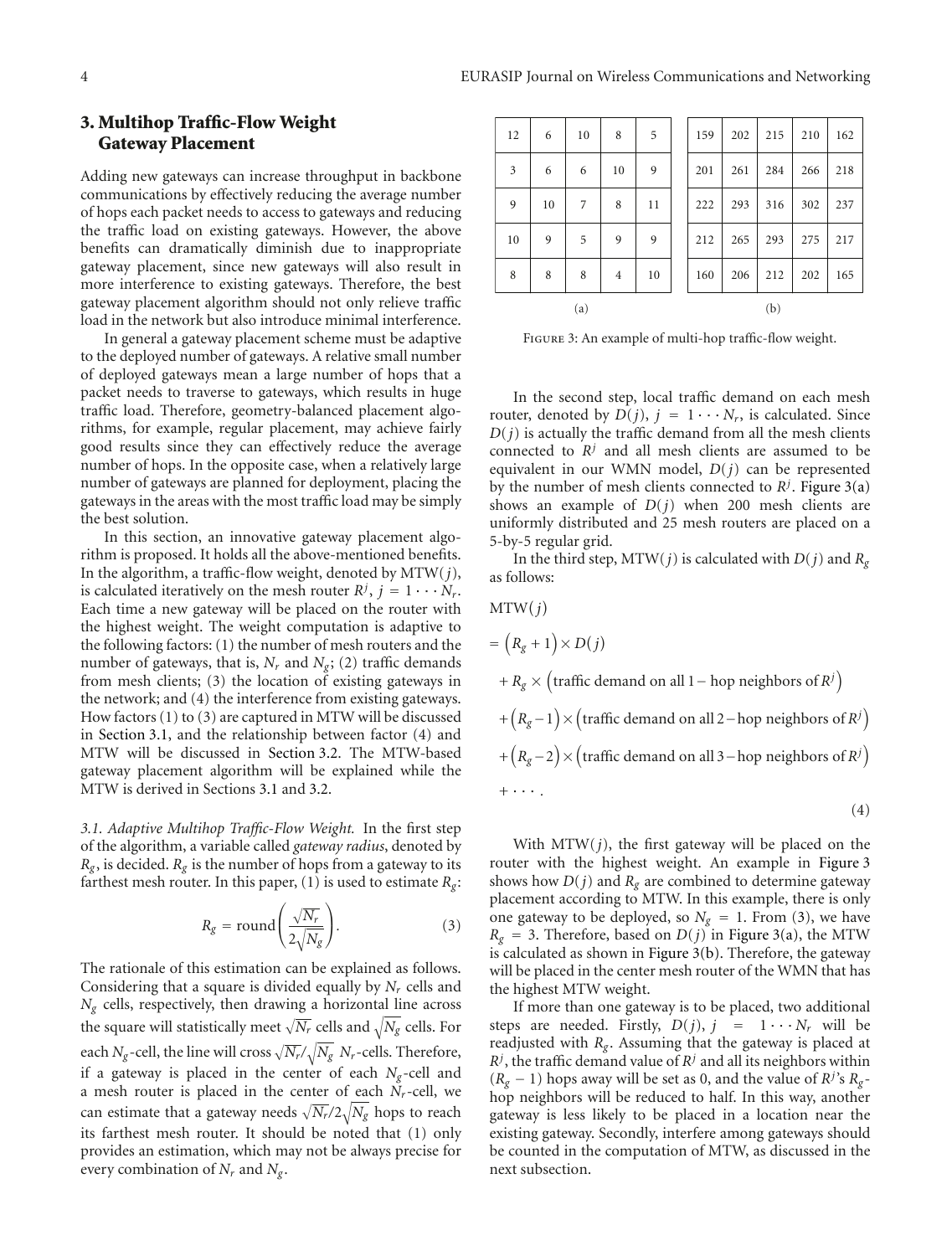

FIGURE 4: Obtaining the optimal sharing efficiecy on gateways.

*3.2. Sharing Efficiency of Gateways.* Two gateways interfere with each other if they are within the distance of Int *D*hops. Int *D* is defined as *Interfering Distance of gateways*. Interfering gateways have to share the same wireless channel in the backbone communications. An algorithm is developed in this subsection to derive the sharing efficiency of gateways. The algorithm holds the two distinct features: (1) full fairness among gateways will be guaranteed; (2) under the condition of (1), the efficiency for each gateway will be maximized.

In the first step, the table of *nonoverlapping interfering groups* is constructed as follows: (1) each interfering group appears as a single row in the table and contains a set of gateways, any two of which interfere with each other; (2) the group with more gateways always has a smaller row number, that is, it appears earlier in the table; (3) a group appearing later must have at least one gateway that is not included by all the previous groups. For example, seven gateways deployed on a 5-by-5 mesh backbone grid are shown in Figure 4(a). When Int  $D = 2$ , the corresponding table of nonoverlapping interfering groups is illustrated in Figure 4(b) and listed in Table 1.

In the second step, each gateway is assigned a percentage value according to the following procedure. (1) Initially all gateways are assigned with a value of 100%. (2) The table of non-overlapping interfering groups is searched from the top row to the last row at a pace of one row per step. (3) In each step, all gateways in a specific row are split into 2 groups by a threshold value of (1/the number of gateways in the row). The first group contains the gateways with a larger value than the threshold and the second group contains the rest of the

gateways in this row. (4) All gateways in the first group will then be reassigned a new percentage value calculated as

$$
\frac{1 - \text{sum of all the percentage value in the second group}}{\text{the number of the gateways in the first group}},
$$
\n(5)

if the new one is smaller than its current value. (5) The procedures of (3) and (4) are repeated until the end. In the example shown in Figure 4 and Table 1, gateways 3, 4, 5, and 7 are reassigned a percentage value of 25% in the computation of the first row; gateway 2 is reassigned a percentage value of 50% in the computation of the second row; gateways 2 and 6 are reassigned a percentage value of 37.5% in the computation of the third row; gateway 1 is reassigned a percentage value of 62.5% in the computation of the fifth row. The final results are shown in Figure  $4(c)$ .

The final percentage value assigned to each gateway in the above algorithm is defined as the optimal sharing efficiency, denoted by  $G_{\text{eff}}(k)$ ,  $k = 1 \cdots N_g$ , because, firstly, it guarantees a full fairness among all the gateways, and secondly it always guarantees the existence of a traffic scheduling scheme for all the gateways, since in each interfering group, the sum of the sharing efficiency is always equal or smaller than 100%. In the scheduling scheme, time slots in backbone communications are assigned to all gateways such that successful simultaneous transmissions can be always carried out in each time slot. Each gateway can be guaranteed to have a number of time slots, which is equal to the total number of time slots multiplying the sharing efficiency. Figure 4(d) shows a TDMA scheduling scheme for the above example.

By taking into account the interference of gateways via the sharing efficiency, a new gateway can be placed into the network with the following procedures: (1) from previous steps in Section 3.1, choosing the router with the highest weight as a potential location for gateway placement; (2) reconstructing the table of non-overlapping interfering groups by adding the potential location into the consideration; (3) computing the sharing efficiency for the potential gateway location; (4) readjusting the highest weight by multiplying the sharing efficiency, that is,  $MTW'(j)$  =  $MTW(j) \times G_{eff}(j)$ ; and (5) if the new weight is still larger than the second highest weight, then place the gateway in the location. otherwise, repeat the above steps from (1) to (5) until obtaining the location.

## **4. Traffic Scheduling for Throughput Computation**

In this section, a TDMA scheme is applied for traffic scheduling. One key benefit of using TDMA is that it guarantees collision free transmissions. In fact, various TDMA scheduling schemes are actually used in a few wide area wireless mesh network testbeds and network standards such as WiMAX. Based on TDMA scheduling, we provide a framework of non-asymptotic throughput derivation for WMNs.

The WMN model indicates that all wireless mesh routers contend for the same wireless channel of capacity  $W_1$  in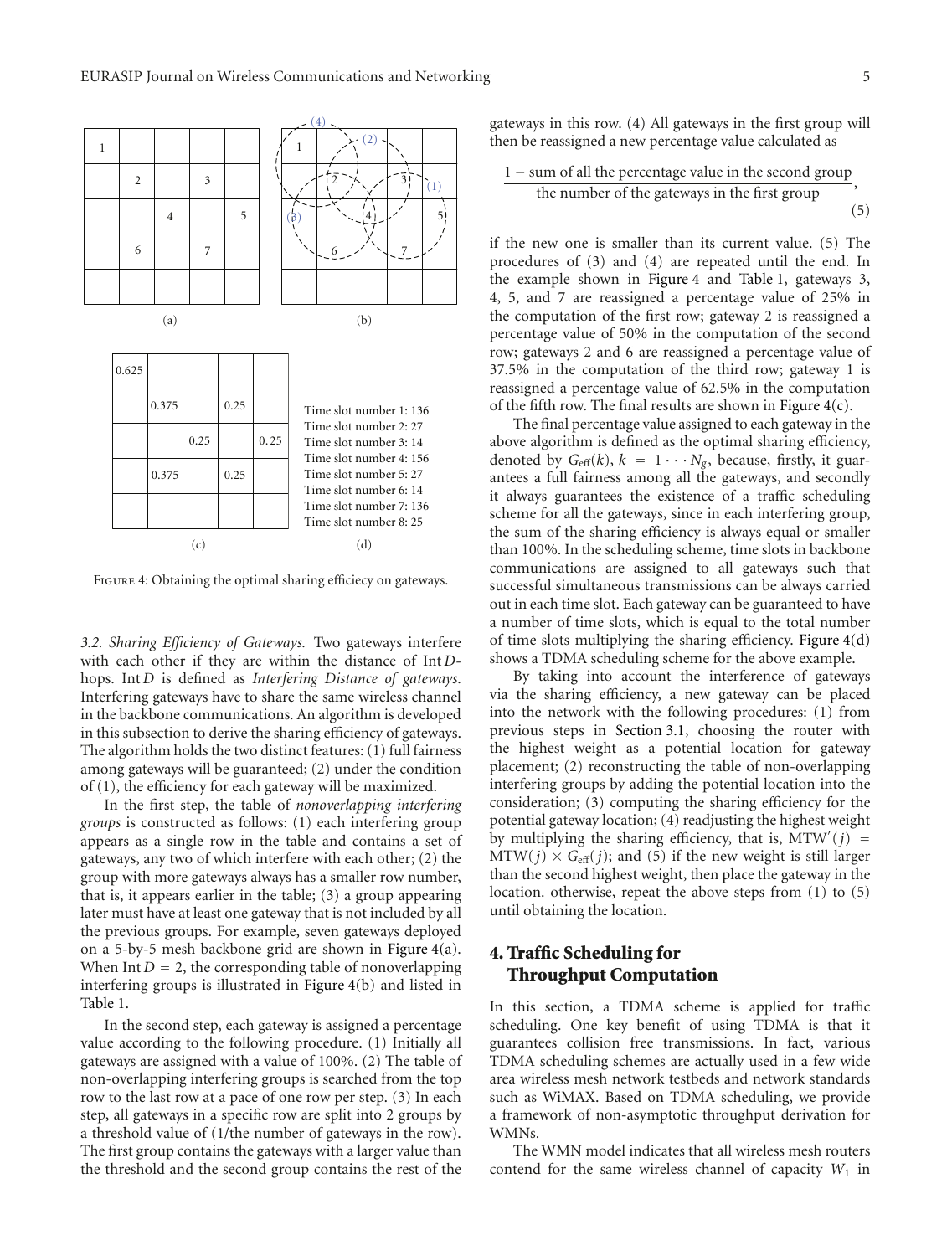| Row no.          | Non-overlapping interfering group | Sharing efficiency |               |      |      |      |       |      |  |
|------------------|-----------------------------------|--------------------|---------------|------|------|------|-------|------|--|
|                  |                                   |                    | $\mathcal{L}$ |      | 4    |      | 6     |      |  |
|                  |                                   | 100%               | 100%          | 100% | 100% | 100% | 100%  | 100% |  |
| $\left(1\right)$ | 3457                              | 100%               | 100%          | 25%  | 25%  | 25%  | 100%  | 25%  |  |
| (2)              | 234                               | 100%               | 50%           | 25%  | 25%  | 25%  | 100%  | 25%  |  |
| (3)              | 246                               | 100%               | 37.5%         | 25%  | 25%  | 25%  | 37.5% | 25%  |  |
| (4)              | 12                                | 62.5%              | 37.5%         | 25%  | 25%  | 25%  | 37.5% | 25%  |  |

TABLE 1: Optimal sharing efficiency calculation.

backbone communications, and all mesh routers and mesh clients contend for capacity  $W_2$  in local communications. Therefore, the throughput of the *i*th mesh client when *Ng* gateways are deployed, denoted by  $TH(i, N_g)$ , is generally constrained by both  $W_1$  and  $W_2$ . Since  $W_1$  and  $W_2$  are orthogonal, TH $(i, N_g)$  can be obtained by computing the throughput constrained by  $W_1$  and the throughput constrained by  $W_2$  separately, that is,

$$
\mathrm{TH}\left(i, N_g\right)
$$
  
= min $\left\{\mathrm{TH}_{W_1}\left(i, N_g\right), \mathrm{TH}_{W_2}(i)\right\}, \quad i = 1 \cdots N_c.$  (6)

Here  $TH_{W_1}(i, N_g)$  is defined as the throughput of the *i*th mesh client in backbone communications when there are  $N_g$  gateways in the WMN and TH<sub>W2</sub>(*i*) is defined as the throughput of the *i*th mesh client in local communications. Note that  $TH_{W_2}(i)$  is independent of  $N_g$  in the WMN model. (2) indicates that a feasible per-client throughput can be achieved by taking the smaller one of  $TH_{W_1}(i, N_g)$  and  $TH_{W_2}(i)$ .

Since  $W_1$  and  $W_2$  should be split for uplink and downlink communications, respectively, it is assumed that  $c_1W_1$  and  $c_2W_2$  are assigned to downlink communications, and  $(1-c_1)W_1$  and  $(1-c_2)W_2$  are assigned to uplink communications, where  $c_1$  and  $c_2$  are some constants between 0 and 1. Generally, throughput of a mesh client should be obtained as the sum of uplink throughput and downlink throughput. Choosing the value of  $c_1$  and  $c_2$  requires knowledge on actual applications running on clients, which is beyond the objectives of this paper. It is assumed in the following of this paper that downlink traffic is dominant in the WMN. Therefore, most of  $W_1$  and  $W_2$  will be assigned to downlink communications and throughput is decided by downlink throughput, which is constrained by  $c_1W_1$  and  $c_2W_2$ . This is not an uncommon case in today's applications of WMNs, for instance, in the application of Internet access. We shall note that the methodology proposed in this section can actually be used to obtain throughput of WMNs when both uplink traffic and downlink traffic are present. However, with the above simplified model, we can focus on the illustration of the key ideas without being distracted by trivial discussions.

*4.1. Throughput in Backbone Communications.* Time slots in backbone communications are first assigned to gateways so that no gateways interfere with each other. The TDMA scheduling scheme on gateways is assumed to satisfy the following two conditions: (1) time slots are assigned to each gateway with full fairness; (2) under the condition of (1), each gateway should have as much as possible time slots for successful transmissions. In Section 3.2, an algorithm to obtain the optimal sharing efficiency on all the gateways, denoted by  $G_{\text{eff}}(k)$ ,  $k = 1 \cdots N_{\varrho}$ , is provided and a traffic scheduling scheme satisfying the above two conditions is also constructed. In the scheme, the *k*th gateway can be guaranteed to have a number of time slots, which is equal to the total number of all time slots times  $G_{\text{eff}}(k)$ . Hence, the *k*th gateway is guaranteed to have an aggregate throughput of  $G_{\text{eff}}(k) \times c_1 W_1$  in backbone communications. By the TDMA scheme, interfering gateways share the same wireless channel while noninterfering gateways can transmit simultaneously.

In the next step, time slots of a gateway will be further split into small time slots to have the following two properties: (1) each mesh client associated with the specific gateway should have separate small time slots for "interference free" transmissions; (2) each of such mesh clients should achieve a common throughput in backbone communications, that is, TH<sub>W<sub>1</sub></sub>( $i_1$ ,  $N_g$ ) = TH<sub>W<sub>1</sub></sub>( $i_2$ ,  $N_g$ ), if mesh clients  $i_1$  and  $i_2$ are associated with the same gateway. It is assumed that a mesh router  $R^j$  has  $N_C(j)$ -connected mesh clients and it located  $N_{\text{hop}}(j)$  hops away from its associated gateway. The second property requires that  $R^j$  be assigned  $N_C(j) \times N_{\text{hop}}(j)$ small time slots if there are no simultaneous transmissions along the way from the gateway to  $R^j$ . Figure 5. shows that simultaneous transmissions can be scheduled, if *R<sup>j</sup>* is more than SRD-hops away from its gateway. SRD is defined as *Slot Reuse Distance*, for instance, SRD = 3 in Figure 5. Therefore, the actual time slot that an *R<sup>j</sup>* -connected mesh client needs to meet the second property, denoted by  $N'_{\text{hop}}(j)$ , has the following relationship with  $N_{\text{hop}}(j)$ :

$$
N'_{\text{hop}}(j) = N_{\text{hop}}(j), \quad \text{if } N_{\text{hop}}(j) < \text{SRD};
$$
\n
$$
N'_{\text{hop}}(j) = \text{SRD}, \quad \text{if } N_{\text{hop}}(j) \geq \text{SRD}.
$$
\n
$$
(7)
$$

With the first property all mesh clients associated with a specific gateway require total  $\sum_l(N_C(l) \times N'_{\text{hop}}(l))$  small time slots for "interference free" transmissions in backbone communications. Hence, the *k*th gateway can guarantee the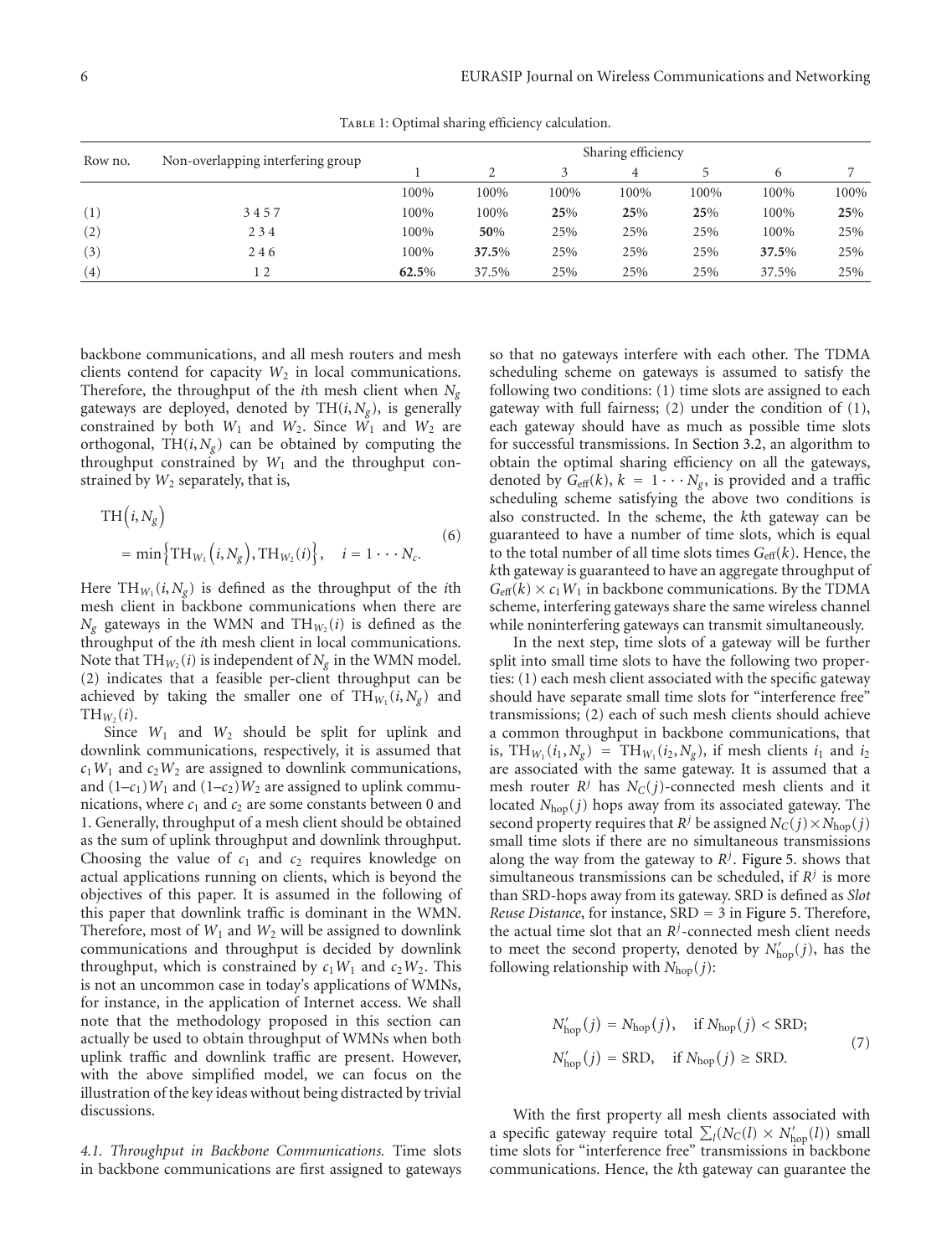

Figure 5: A TDMA scheduling scheme in backbone communications with SRD = 3.

following per-client throughput for all its associated mesh clients in backbone communications:

$$
TH_g(k) = \frac{G_{\text{eff}}(k) \times c_1 W_1}{\sum_{\substack{l=\text{all associated routers} \\ \text{with the } k \text{th gateway}}} \left( N_C(l) \times N'_{\text{hop}}(l) \right)}.
$$
 (8)

With the consideration that a mesh router may have more than one potentially associated gateways and it will use all these gateways by round robin for fairness, the mesh router will assign all its time slots equally to its associated gateways. Therefore, the per-client throughput on the *k*th gateway can be modified to

$$
\text{TH}_g'(k) = \frac{G_{\text{eff}}(k) \times c_1 W_1}{\sum_{\substack{l=\text{all associated routers} \\ \text{with the kth gateway}}} \left( N_C(l) \times N_{\text{hop}}'(l) \div N_g(l) \right)},\tag{9}
$$

where  $N_g(l)$  denotes the number of the associated gateways with the mesh router *Rl* .

Assuming that the *i*th mesh client is connected with the mesh router *R<sup>j</sup>* , finally, the per-client throughput of the *i*th mesh client in backbone communications is the averaged throughput over all its associated gateways:

$$
\text{TH}_{W_1}\left(i, N_g\right) = \frac{\sum_{k=\text{all the associated gateways}} \text{TH}_g'(k)}{N_g(j)}.\tag{10}
$$

An example is illustrated in Figure 6 for the throughput computation in backbone communications. In the example, there are 5 mesh routers, 2 of which are also gateways, denoted by  $G^1$  and  $G^2$ . It is assumed that both gateways have 50% sharing efficiency and all the mesh routers have 10 mesh clients. In the model, the mesh routers  $R^1$  and  $R^3$ are associated with  $G^1$  and  $G^2$ , respectively;  $R^2$  is associated with both  $G<sup>1</sup>$  and  $G<sup>2</sup>$  and it uses both the gateways by round robin. Thus, we have

$$
N_C(1) = N_C(2) = N_C(3) = 10,
$$
  
\n
$$
N'_{\text{hop}}(1) = N'_{\text{hop}}(2) = N'_{\text{hop}}(3) = 1,
$$
  
\n
$$
N_g(1) = N_g(3) = 1, \qquad N_g(2) = 2.
$$
\n(11)



FIGURE 6: An example of traffic scheduling in backbone communications.

By (9), we obtain

$$
TH'_{g}(1) = TH'_{g}(2) = \frac{0.5c_1 W_1}{15} = \frac{c_1 W_1}{30}.
$$
 (12)

Finally, by (10), we obtain that each of the 30 mesh clients associated with  $R^1$ ,  $R^2$ , and  $R^3$ , respectively, can achieve throughout of  $c_1W_1/30$  bp sin the backbone communications.

The TDMA traffic scheduling scheme actually guarantees the full fairness among mesh clients for each gateway. Note that farther mesh clients from gateways are reserved more time slots for transmission so that their throughput is not throttled by closer ones.

The per-client throughput in backbone communications will be compared with the per-client throughput in local communications to decide the per-client throughput in the WMN. Note that if a mesh client is connected directly to a gateway, its throughput is decided only by the per-client throughput in local communications.

*4.2. Throughput in Local Communications.* Separate time slots are first assigned to different mesh routers so that simultaneous transmissions can only be carried out in cells that have enough distance in between; that is, simultaneous transmissions can only exist in cells that are  $(\sqrt{CRF}-1)$  cells apart, where CRF is defined as *Cell Reuse Factor*. Hence, in downlink communications, each mesh router can only have one slot every CRF time-slots, as depicted in Figure 7, here  $CRF = 4.$ 

The above slot is further split into separate small-slots. Being assigned a different small-slot, each mesh client is guaranteed to obtain successful reception from its associated mesh router. Therefore,

$$
\mathrm{TH}_{W_2}(i) = \frac{c_2 W_2}{\mathrm{CRF} \times N_c(j)}, \quad i = 1 \cdots N_c. \tag{13}
$$

With the above TDMA scheme, all the mesh clients associated with the same mesh router will have the same throughput in local communications, that is,  $TH_{W_2}(i_1)$  = TH<sub>*W*2</sub>( $i_2$ ), if clients  $i_1$  and  $i_2$  are associated with the same mesh router.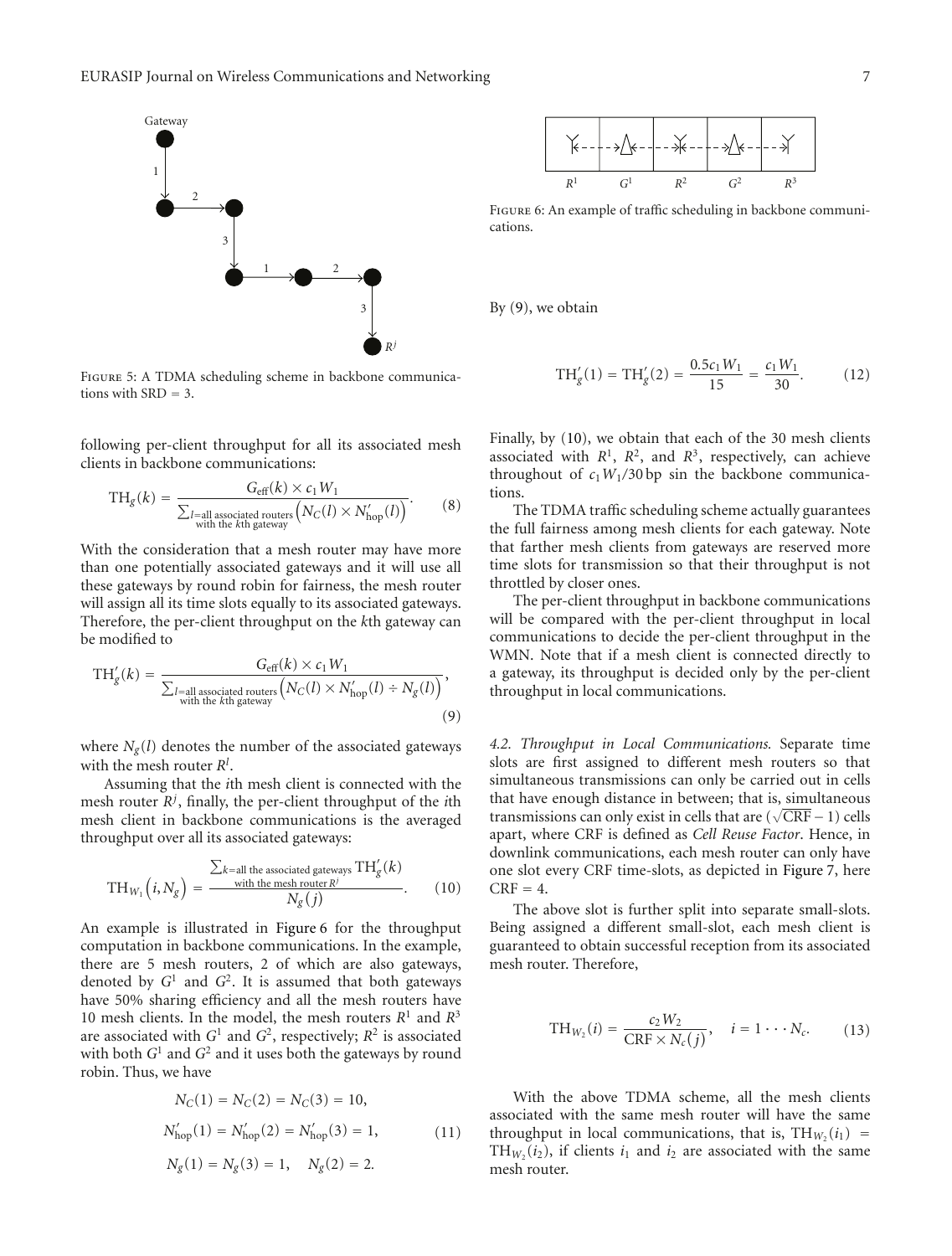

Figure 7: A TDMA scheduling scheme in local communications with  $CRF = 4$ .

*4.3. Feasible Throughput in WMN.* Combining (6)–(13), a feasible non-asymptotic throughput of the *i*th mesh client in the WMN can be obtained as follows:

TH(*i*, 
$$
N_g
$$
)  
\n
$$
= min \left\{ \left( \sum_{k = all the associated gateways\nwith the mesh router Rj \n× 
$$
\frac{G_{\text{eff}}(k) \times c_1 W_1}{\sum_{l = all associated routers} (N_C(l) \times N'_{\text{hop}}(l) \div N_g(l))} \right)
$$
\n
$$
N_g(j), \frac{c_2 W_2}{CRF \times N_c(j)} \right\},
$$
\n(14)
$$

and here *i*th mesh client is assumed to be connected with the mesh router  $R^j$ . It is important to note that this nonasymptotic throughput estimation is more realistic than the asymptotic throughput that is estimated when the number of nodes approaches infinity.

When all mesh routers are chosen as gateways, that is,  $N_e$  =  $N_r$ , throughput of the *i*th mesh client is only constrained by local communications, that is,  $TH(i, N_r)$  $TH_{W_2}(i)$ . Therefore, an upper bound is obtained for the aggregate throughput:

$$
\sum_{i=1}^{N_c} TH(i, N_g) \le \sum_{i=1}^{N_c} TH_{W_2}(i)
$$
\n
$$
= \frac{c_2 W_2}{CRF} \times \sum_{j=1}^{N_r} u(j),
$$
\n(15)



Figure 8: An example of uneven nodes' distribution.

where  $u(j) = 1$ , if  $R<sup>j</sup>$  has at least one connected client;  $u(j) =$ 0, if *R<sup>j</sup>* has no connected client. And an upper bound is also obtained for the worst-case per-client throughput:

$$
\min_{i} \text{TH}\left(i, N_{g}\right) \leq \min_{i} \text{TH}_{W_{2}}(i)
$$
\n
$$
= \min_{j} \frac{c_{2}W_{2}}{\text{CRF} \times N_{c}(j)} \tag{16}
$$
\n
$$
= \frac{c_{2}W_{2}}{\text{CRF} \times \max_{j} N_{c}(j)}.
$$

The above upper bounds are independent of  $N_g$ . Actually they are the maximal values that  $\sum_{i=1}^{N_c} TH(i, N_g)$  and  $\min_i \text{TH}(i, N_g)$  can achieve for any number of gateways.

It should be noted that the throughput computation method is applicable to any gateway placement algorithm; that is, as long as a gateway placement is given, the results derived in this section can be used to calculate the throughput of WMNs.

#### **5. Numeric Results and Discussion**

Using the framework of throughput computation derived in Section 4, throughput of this WMN is studied. In all the experiments we assume  $N_c = 200$ ,  $N_r = 36$ , and  $l = 1000$  m; that is, there are 200 mesh clients distributed in a square region of 1000 m  $\times$  1000 m; the square is split evenly into 36 small square cells and a mesh router is placed in the center of each cell. In addition, we assume  $CRF = 4$ ,  $SRD = 3$ , and  $Int D = 2.$ 

Comparison study is conducted between the proposed algorithm (MTWP) and the other three gateway placement algorithms.

- (i) *Random Placement* (RDP): *Ng* gateways choose their placement location randomly on *Nr* mesh routers.
- (ii) *Busiest Router Placement* (BRP): *Ng* gateways choose their placement location on the  $N_r$  mesh routers with the highest traffic demand defined by  $D(j)$ ,  $j =$  $1 \cdot \cdot \cdot N_r$ .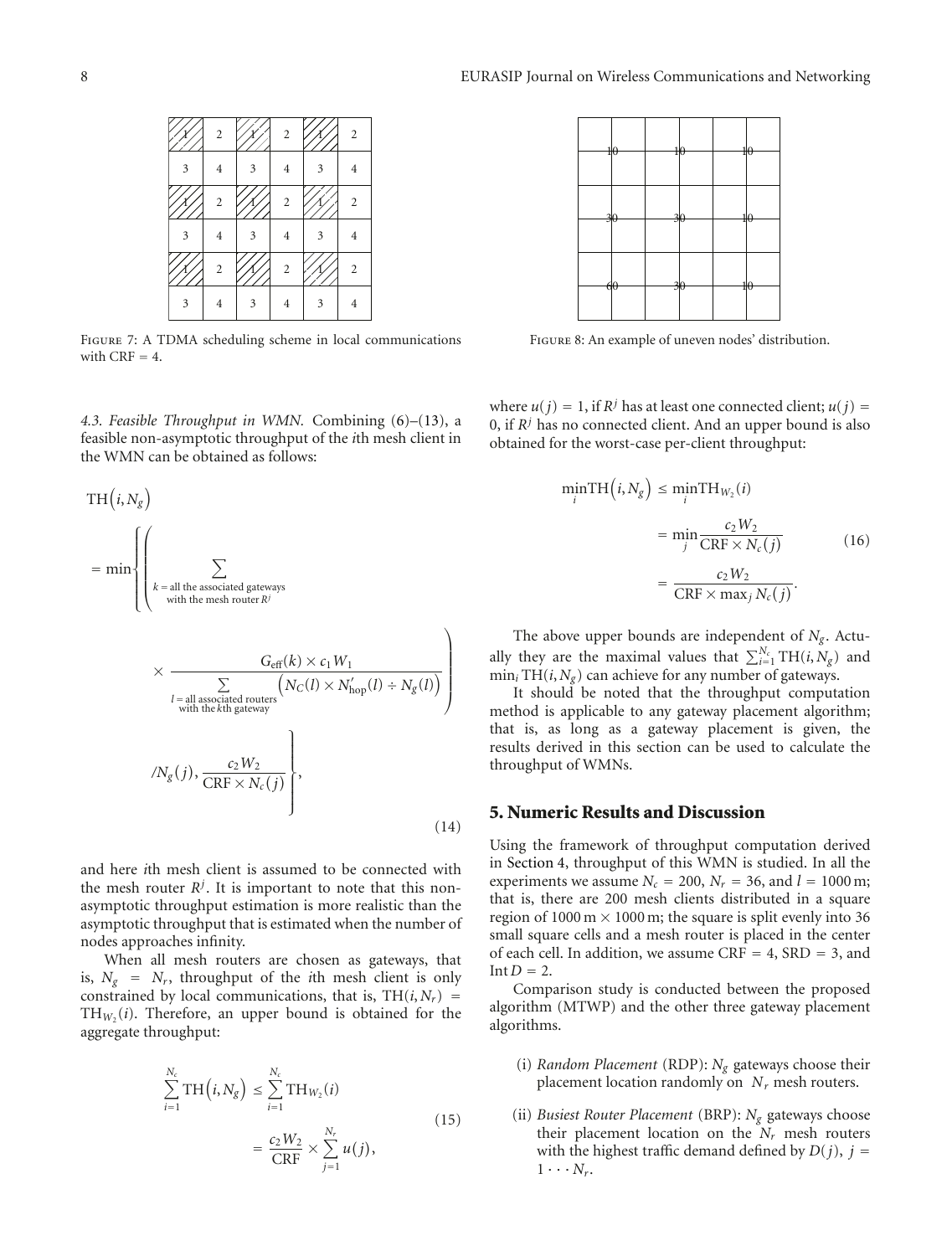

Figure 9: The aggregate throughput by changing the number of gateways with different channel capacity of mesh routers.



Figure 10: The comparison of the aggregate throughput with uniformly distributed mesh clients.

(iii) *Regular Placement* (RGP): as many as possible gateways are placed based on regular patterns and the rest of them choose their placement location on the same number of mesh routers with the highest traffic demand defined by  $D(j)$ ,  $j = 1 \cdots N_r$ . Table 2 gives an example of RGP on a 6-by-6 regular grid.

Given a certain placement algorithm, a number of gateways will be placed on the top of the best-fit mesh routers. For each algorithm, per-client throughput is calculated based



Figure 11: The comparison of the worst-case per-client throughput with uniformly distributed mesh clients.

on (14). Then the aggregate throughput and the worstcase per-client throughput are obtained as described in Section 2.3. The upper bounds of the above two throughputs are calculated based on (15) and (16), respectively. Since mesh clients in all cases follow a random distribution, the results in all plots are obtained as an average over 200 iterations.

In the first case, we study the relationship between channel capacity of mesh routers and the number of gateways. We assume that all mesh clients are uniformly distributed and each of them can transmit at 10 Mbps in downlink communications, that is,  $c_2W_2 = 10$  Mbps. The aggregate throughput of the WMN versus the number of gateways is shown in Figure 9, where gateways are placed by the proposed MTWP algorithm and the channel capacity of mesh routers varies from 10 Mbps to 25 Mbps with an increment of 5 Mbps. Our results confirm the fact that the number of gateways can be dramatically reduced by using more powerful mesh routers in the backbone; for example, 6 gateways with mesh router transmitting at 25 Mbps can achieve much better throughput performance than 15 gateways with mesh router transmitting at 10 Mbps.

In the second case, as shown in Figures 10 and 11, we compare throughput performance of four gateway placement algorithms in the WMN. We assume that all mesh clients are uniformly distributed and each mesh client and mesh router can transmit at 10 Mbps and 20 Mbps*,* respectively. The results show that the proposed MTWP algorithm clearly outperforms the other algorithms in both the aggregate throughput and the worst case throughput. The regular placement algorithm achieves the second best results because it is a geometry-balanced algorithm which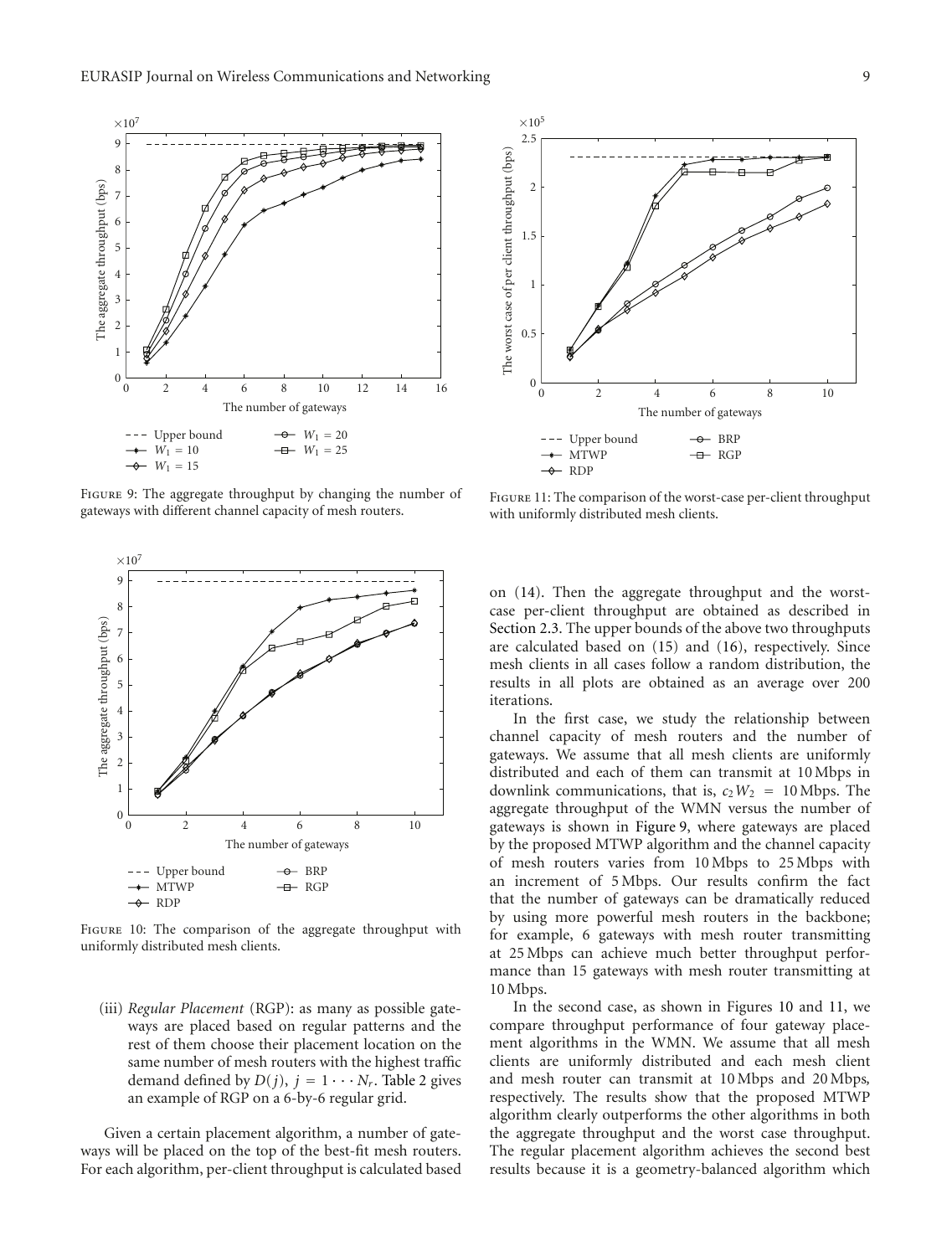TABLE 2: An example for RGP on a 6-by-6 regular grid.

| $N_g$    | Gateway placement                                                                                                                                                                                                                                                                                                                                                              |
|----------|--------------------------------------------------------------------------------------------------------------------------------------------------------------------------------------------------------------------------------------------------------------------------------------------------------------------------------------------------------------------------------|
|          | Choose the busiest router from the location of $(3,3)$ , $(3,4)$ , $(4,3)$ , and $(4,4)$                                                                                                                                                                                                                                                                                       |
| $2 - 4$  | Choose the $N_e$ busiest routers from the location of (2,2), (2,5), (5,2), and (5,5)                                                                                                                                                                                                                                                                                           |
| $5\sim7$ | Choose the first 4 gateways at the location of $(2,2)$ , $(2,5)$ , $(5,2)$ , and $(5,5)$ and choose the rest on the other<br>routers with the highest traffic demand                                                                                                                                                                                                           |
| 8        | 36 routers are split into 4 groups. In each group, any two routers are at least 2-hops away, for example, $(1,1)$ ,<br>$(1,3)$ , $(1,5)$ , $(3,2)$ , $(3,4)$ , $(3,6)$ , $(5,1)$ , $(5,3)$ , and $(5,5)$ are in one group. Choose the first gateway on the busiest<br>router and choose the rest 7 gateways on the next 7 busiest routers in the same group with the first one |
| > 9      | 36 routers are split into 4 groups as above. Choose the first gateway on the busiest router, then choose the next 8<br>gateways on the other routers in the same group with the first one, and choose the rest on the other routers with<br>the highest traffic demand                                                                                                         |



Figure 12: The comparison of the aggregate throughput with unevenly distributed mesh clients.



Figure 13: The comparison of the worst-case per-client throughput with unevenly distributed mesh clients.

can effectively reduce the average distance between a gateway and its associated mesh routers.

In the third case, as shown in Figures 12 and 13, we compare throughput performance of four gateway placement algorithms when mesh clients are distributed unevenly in the network, as depicted in Figure 8. Note that in each of the nine regions in Figure 8, nodes are still uniformly distributed; however, nodes density is very different among the nine regions. In this case, MTWP algorithm outperforms the other three algorithms in every single case. Here we double the channel capacity of mesh clients assuming that mesh clients and mesh routers can both transmit at 20 Mbps*.* Otherwise, improvements by gateway placement algorithms may not be observed since very low throughput of local communications becomes the major constraint for throughput performance of the whole WMN, which results from very high node density in some regions.

In both the second and third cases, as shown in Figures 10–13, the MTWP algorithm has the biggest

improvement in throughput when the number of gateways is chosen from five to eight. An explanation is given as follows: with more than four gateways in a 6-by-6 grid backbone network, gateways start to interfere with each other. Comparing with the other three algorithms, MTWP algorithm has a unique mechanism to mitigate such interference among gateways. Thus, countering interference among gateways is very critical for a gateway placement algorithm.

An important problem that WMN service providers face is the deployment cost involved in setting up the gateways. Thus, a performance metric to evaluate the cost of a gateway placement algorithm can be the aggregate throughput per gateway. Corresponding to Figure 10, the gateway placement costs are reflected in Figure 14. These results indicate that there exist an optimal number of gateways that achieve best tradeoff between the gateway cost and throughput. More importantly, it is illustrated that MTWP is the most cost-efficient scheme, since each gateway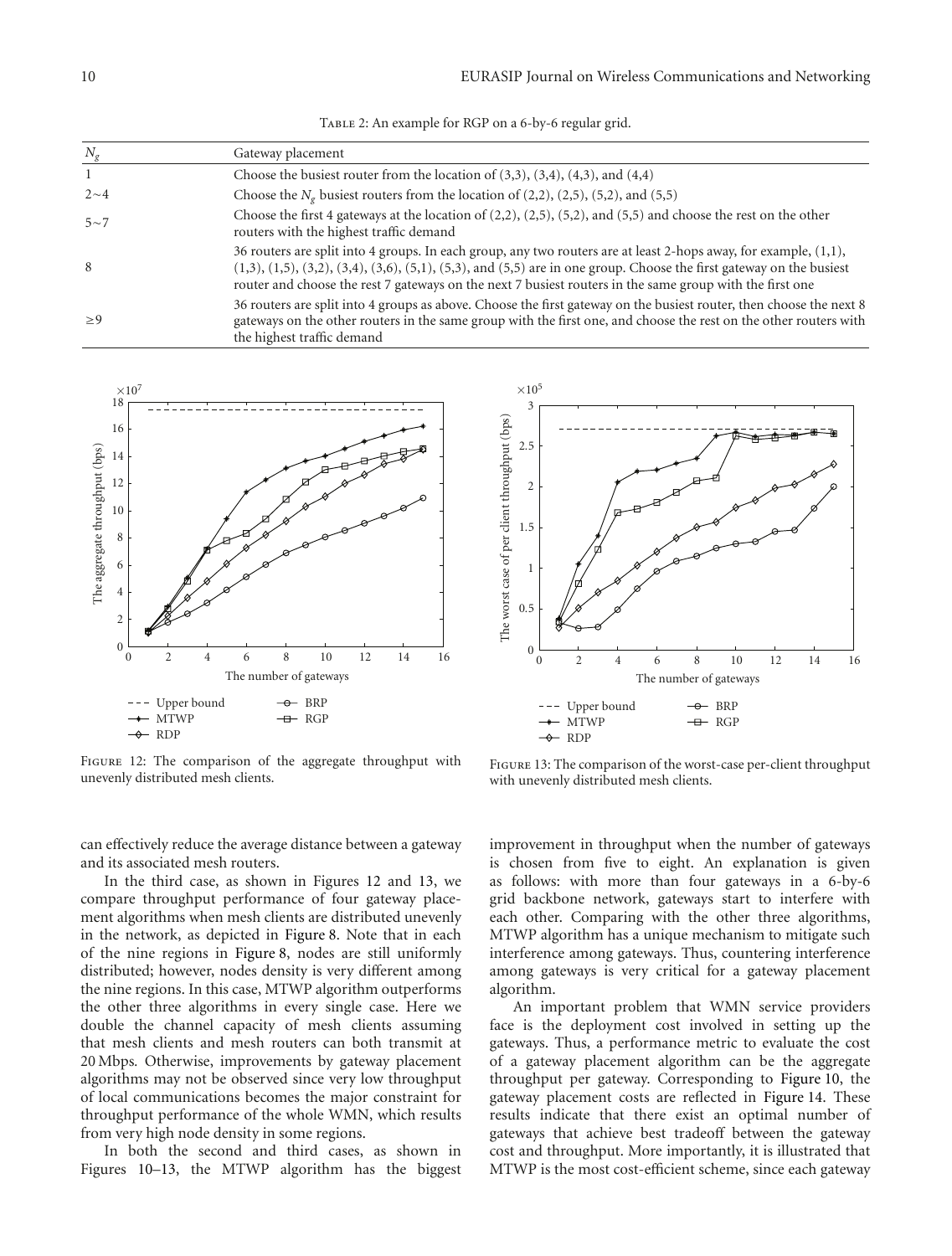

Figure 14: The comparison of the aggregate throughput per gateway with uniformly distributed mesh clients.



Figure 15: The comparison of the aggregate throughput per gateway with unevenly distributed mesh clients.

achieves the highest aggregate throughput. For unevenlydistributed mesh clients, results of throughput per gateway versus the number of gateways are shown in Figure 15. Again the MTWP algorithm is the most cost-effective.

#### **6. Conclusion**

The problem of gateway placement in WMNs for enhancing throughput was investigated in this paper. A gateway placement algorithm was firstly proposed based on multihop traffic weight. A non-asymptotic analytical model was

also derived to determine the achieved throughput by a gateway placement algorithm. Based on such a model, the performance of the proposed gateway placement algorithm was evaluated. Numerical results illustrated the proposed algorithm achieved much better performance than other schemes. It was also proved to be a cost-effective solution.

It should be noted that the MTWP algorithm proposed in this paper did not consider the cross-optimization between gateway placement and throughput of WMNs. Thus, the throughput achieved by MTWP is not necessarily optimal and can be lower than the maximum throughput. Optimizing gateway placement together with throughput maximization is our next research goal.

#### **References**

- [1] I. F. Akyildiz, X. Wang, and W. Wang, "Wireless mesh networks: a survey," *Computer Networks*, vol. 47, no. 4, pp. 445–487, 2005.
- [2] S. Jamin, C. Jin, A. R. Kurc, D. Raz, and Y. Shavitt, "Constrained mirror placement on the Internet," in *Proceedings of the Annual Joint Conference of the IEEE Computer and Communications Societies (INFOCOM '01)*, vol. 1, pp. 31–40, 2001.
- [3] B. Li, M. J. Golin, G. F. Italiano, X. Deng, and K. Sohraby, "On the optimal placement of web proxies in the Internet," in *Proceedings of the IEEE Conference on Computer Communications (INFOCOM '99)*, vol. 3, pp. 1282–1290, 1999.
- [4] L. Qiu, V. N. Padmanabhan, and G. M. Voelker, "On the placement of Web server replicas," in *Proceedings of the Annual Joint Conference of the IEEE Computer and Communications Societies (INFOCOM '01)*, vol. 3, pp. 1587–1596, 2001.
- [5] S. V. Hanly, "Algorithm for combined cell-site selection and power control to maximize cellular spread spectrum capacity," *IEEE Journal on Selected Areas in Communications*, vol. 13, no. 7, pp. 1332–1340, 1995.
- [6] R. Mathar and T. Niessen, "Optimum positioning of base stations for cellular radio networks," *Wireless Networks*, vol. 6, no. 6, pp. 421–428, 2000.
- [7] K. Tutschku, "Demand-based radio network planning of cellular mobile communication systems," in *Proceedings of IEEE Conference on Computer Communications (INFOCOM '98)*, vol. 3, pp. 1054–1061, 1998.
- [8] Y. Bejerano, "Efficient integration of multi-hop wireless and wired networks with QoS constraints," in *Proceedings of the 8th Annual International Conference on Mobile Computing and Networking (MOBICOM '02)*, September 2002.
- [9] A. Srinivas, G. Zussman, and E. Modiano, "Mobile backbone networks—construction and maintenance," in *Proceedings of the International Symposium on Mobile Ad Hoc Networking and Computing (MobiHoc '06)*, pp. 166–177, 2006.
- [10] A. So and B. Liang, "Minimum cost configuration of relay and channel infrastructure in heterogeneous wireless mesh networks," in *Proceedings of the International IFIP-TC6 Networking Conference*, pp. 275–286, 2007.
- [11] J. Wang, B. Xie, K. Cai, and D. P. Agrawal, "Efficient mesh" router placement in wireless mesh networks," in *Proceedings of IEEE International Conference on Mobile Adhoc and Sensor Systems (MASS '07)*, 2007.
- [12] B. He, B. Xie, and D. P. Agrawal, "Optimizing the internet gateway deployment in a wireless mesh network," in *Proceedings*